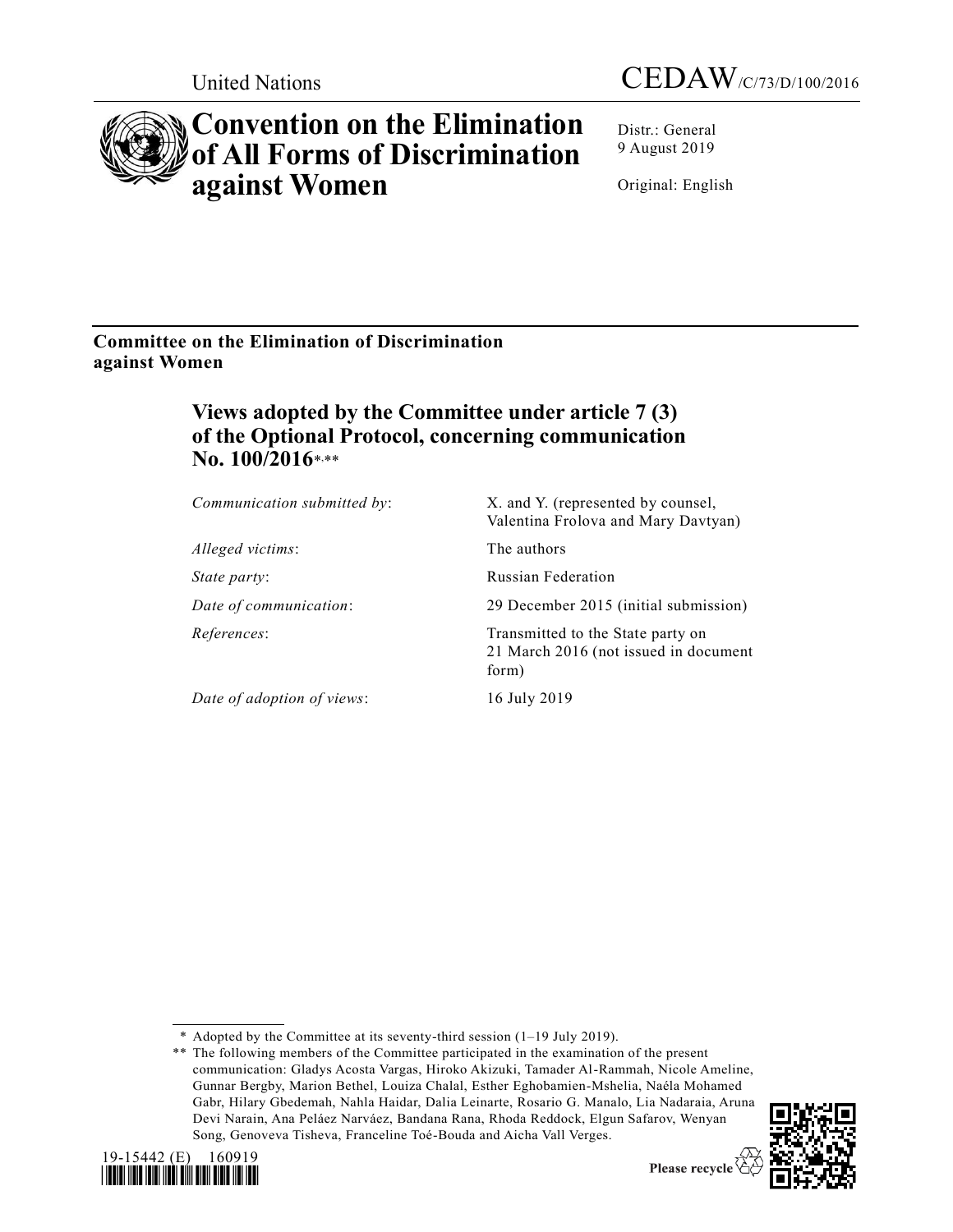## **Background**

1. The authors are X. and Y., Russian citizens born in 1979 and 1975, respectively. They claim to be victims of violations by the Russian Federation of their rights under article 1 of the Convention, taking into consideration the Committee 's general recommendation No. 19 (1992) on violence against women, general recommendation No. 28 (2010) on the core obligations of States parties under article 2 of the Convention and general recommendation No. 33 (2015) on women's access to justice; article 2 (b) to  $(f)$  of the Convention; and article 5 (a), read in conjunction with articles 1 and 3, of the Convention and taking into consideration the Committee 's general recommendations No. 19, No. 28 and No. 33. The Convention and the Optional Protocol thereto entered into force for the Russian Federation on 3 September 1981 and 28 October 2004, respectively. The authors are represented by counsel, Valentina Frolova and Mary Davtyan.

## **Facts as submitted by the authors**

#### *Author X.*

2.1 X. was married to K. from 2009 to 2013. From 2010 to 2013, her husband subjected her to systematic physical and psychological abuse: beatings, death threats, severe injuries, frequent arguments, insults and humiliation. She did not report the abusive treatment to the police or medical organizations as she was afraid of inciting further violence.

2.2 X. has two daughters, born in 2002 and 2012, who witnessed the abuses. She gave up her employment following the birth of her second daughter, who had immune neutropenia and needed constant care.

2.3 Around 8 November 2010, K. punched X. in the face when they were in a car in Saint Petersburg, in the presence of their elder daughter, resulting in an injury to h er nose. She sought medical assistance within 24 hours. She did not report the beating, however, as she was accompanied by her husband.

2.4 In December 2010, K. beat X. at their home. He pushed her and she fell on a couch; he then threw a blanket over her and punched her more than 20 times. She sustained blows to her body and head. She sought medical assistance and reported the beating. The doctor documented contusions to the chest, the right gluteal region and the upper third of the left hip and reported the incident to the police.

2.5 The author's elder daughter lived in constant fear of her father's aggressive behaviour and requested to be sent to stay with her grandmother in Irkutsk. The author acquiesced to her request in January 2011.

2.6 In 2012, X. decided to leave her husband. She subsequently changed her mind, however, when she learned that she was pregnant. The physical and psychological abuse continued. In October 2012, she gave birth to her second daughter.

2.7 X. was scared for her safety and the safety of her baby. In February 2013, she ended the relationship with her husband and moved to another apartment with her baby. K, however, continued to harass her under the pretext of visiting the baby. He called regularly, argued with her and continued to make threats and insult her. Every meeting with her husband resulted in physical and psychological abuse.

2.8 On 2 April 2013, X. was at a paediatric medical centre with her baby. K. entered the centre and began shouting and swearing at the author. He insulted her and hit her in the face at least three times. The medical staff called security and took the author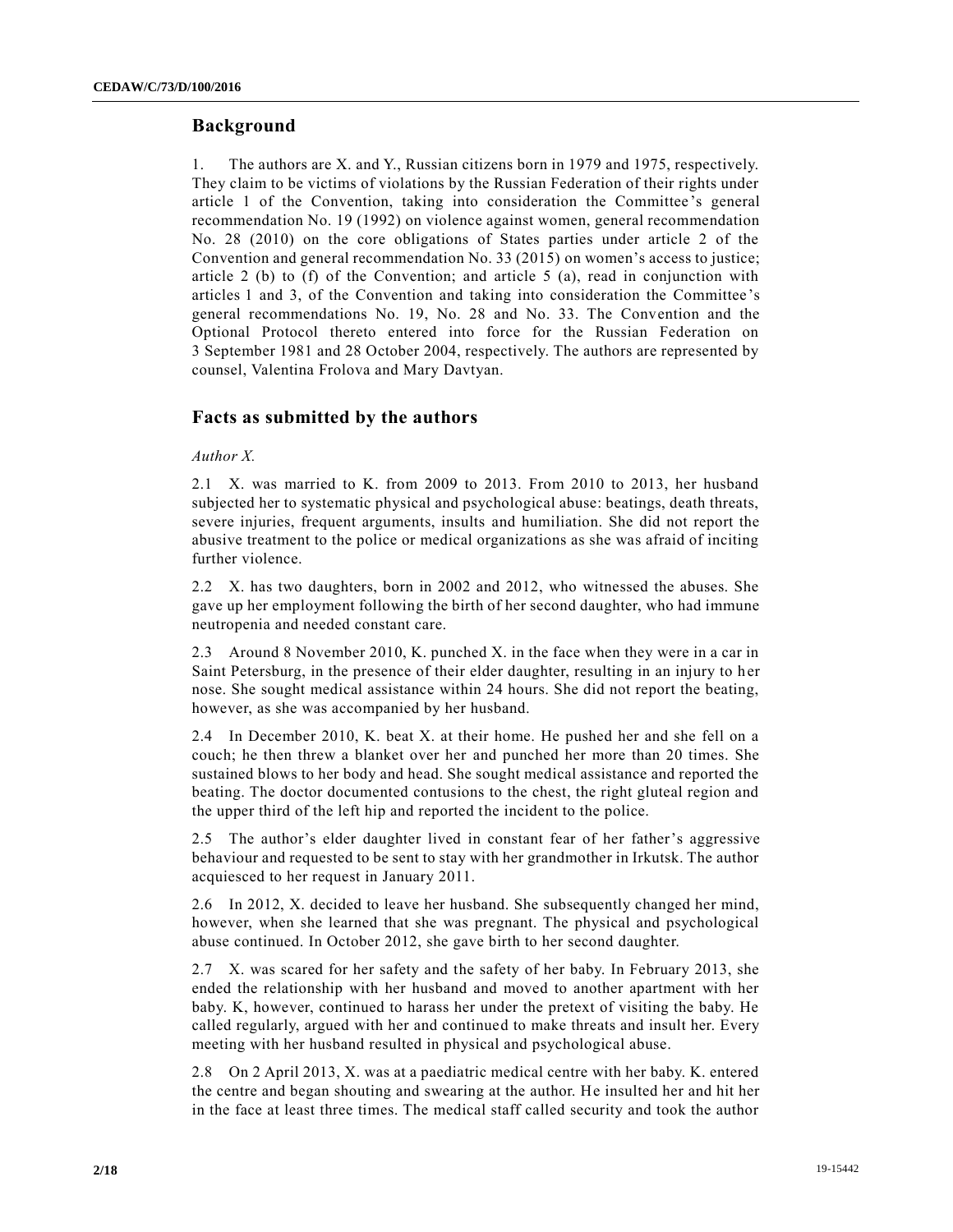and her baby to a safe place. The author reported the incident to the police the same day. A record that she had sustained a bruise in the occipital area was made.

2.9 X. was scared and applied for assistance from a State-financed social aid centre for families and children in Krasnogvardeisky District in Saint Petersburg. On 7 May 2013, she was placed in a State-run shelter in Saint Petersburg, but K. continued to harass her regardless.

2.10 On 3 June 2013, K. punched X. in the jaw, when she was at a tram stop. K.'s mother was present. The author sought medical assistance. A record of the soft tissue bruise in the chin area was drawn up and transmitted to the police. The police recorded the incident on 5 June 2013.

2.11 During the subsequent year, the author tried unsuccessfully to initiate criminal proceedings against K. The violence that she was being subjected to continued.

2.12 X. explains that she filed a complaint regarding the abuse with the district branch of the office of the Ministry of Internal Affairs on 4 July 2013 and reported all the violent incidents mentioned above. She provided the contact details of 12 witnesses and indicated that she resided in a shelter out of fear. Her complaint was forwarded to police department No. 26 and registered there on 9 July 2013. On 17 July 2013, the district police refused to initiate criminal proceedings. On 19 August 2013, the refusal was quashed by a prosecutor as unlawful because of the incompleteness of the investigation, and the case was sent back for further investigation.

2.13 In the course of the additional investigation, the district police were informed that K. had been convicted in 2009 for battery, death threats and verbal abuse and given a one-year suspended sentence. In 2013, the criminal investigation department of the Krasnogvardeisky District of Saint Petersburg released K, asking him not to leave the country during an investigation into an alleged theft. On 21 September, a witness, L.M., stated to the police that he had never seen the author's husband hit her, but that he had seen bruises, and that she had told him that she had been beaten, that her husband constantly argued with her and that he insulted and beat the children, too. The police still failed to take any action, and the author requested the hospitals at which she had been treated to provide her with the relevant documentation.

2.14 On 25 September, 30 October and 28 November 2013, the district police refused to initiate criminal proceedings against K. Those decisions were overturned, however, by the prosecutor's office on 30 September, 5 November and 5 December 2013, respectively. The author was not informed of any further action taken by the police.

2.15 X. submits that police department No. 13 reviewed her complaint regarding the incident of 3 June 2013. During a police interview, K. and his mother did not deny that he had hit the author in the face. On 10 June 2013, the district police refused to initiate criminal proceedings owing to the absence of a complaint by the victim. A prosecutor quashed that decision on 14 June 2014 owing to the incomplete investigations. The district police again refused to open a criminal case on 16 July and 7 October 2013; those decisions were quashed by a prosecutor on 22 July and 11 October 2013, respectively. On 14 October 2013, the author requested police department No. 13 to open a criminal case under article 20 (4) of the Criminal Procedure Code. She claimed that, given that she did not have legal training or the financial means to hire a lawyer and, as a result of the threats and violence to which she had been subjected, she lived in a shelter far from the court, her attendance in court would interfere with the care of her children, in particular the constant medical care that her younger daughter needed, and would be incompatible with her psychological rehabilitation.

2.16 On an unspecified date, the district police refused to initiate a criminal case, finding no grounds to open a case under article 20 (4) of the Criminal Procedure Code,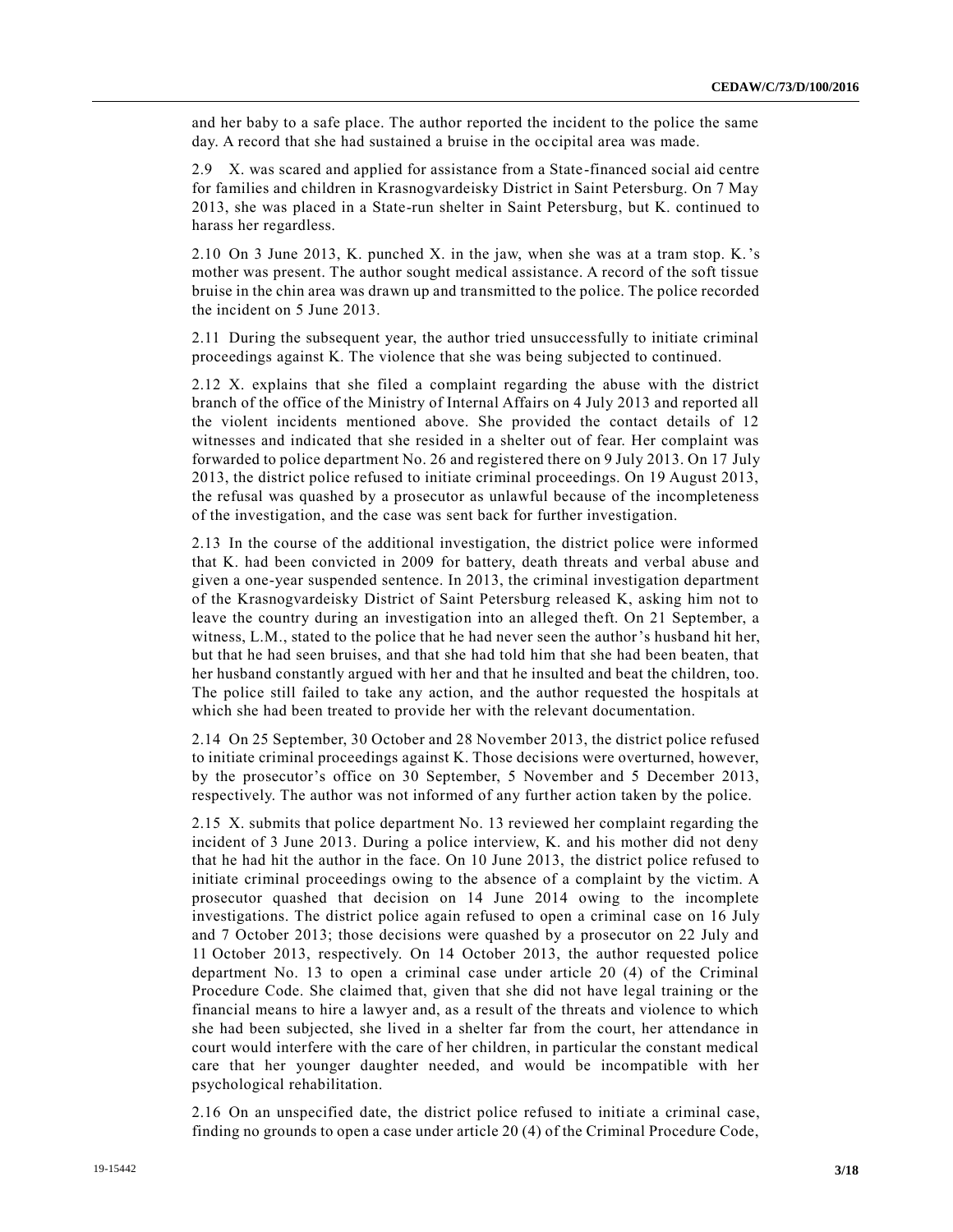given that X. could defend her rights "on an independent basis". A prosecutor quashed that decision on 15 December 2013. On 28 February, the district police transmitted the case materials to the justice of the peace, on the basis that no grounds for the initiation of a criminal case under article 20 (4) of the Criminal Procedure Code had been found and the author could defend her rights independently.

2.17 Regarding the incident of 2 April 2013, police department No. 26 informed X. on 29 April 2013 that the case materials had been transmitted to the justice of the peace. In October 2013, the author asked department No. 26 to open a case under article 20 (4) of the Criminal Procedure Code.

*Author Y.*

2.18 Y. married G. in 1994. The couple had three sons, born in 1996, 2001 and 2011.

2.19 On 2 February 2006, G. threatened Y. with violence and beat her grandmother. A criminal case was initiated to investigate the incident. The case was later dismissed following the reconciliation between the author's grandmother and husband.

2.20 On 20 August 2007, G. beat Y. and threatened to kill her in front of their children. She had to seek medical assistance and was recorded as having sustained injuries that included a bruised left shoulder and pelvis. She submitted a complaint to the police department of Zyablikovo District in Moscow. The police rejected her complaint.

2.21 During their marriage, G. regularly committed acts of physical and psychological violence against Y. The author regularly reported the violence to the police, to no avail. After a while, she contacted the police only in the most violent instances.

2.22 During the night of 12 June 2012, G. insulted Y. and threatened her with physical harm. He then hit the author in the head several times. She sought medical assistance at Moscow city clinic No. 192. On 18 June 2012, she submitted a complaint to the Zyablikovo District police department. An initial inquiry was opened and the husband was questioned; he denied any use of violence. One of the couple 's sons confirmed his father's statements. On that basis, on 22 June 2012, the police refused to open a criminal case. The decision not to open the case nevertheless mentioned that the acts of the husband could constitute a crime under article 116 (1) of the Criminal Code, but were subject to private prosecution in accordance with article 20 (2) of the Criminal Procedure Code, initiated through a justice of the peace.

2.23 On 27 February 2013, G. tried to force Y. to have sexual intercourse. When she refused, he hit her in the head several times, causing a contusion of the left parietal region. The author sought medical assistance. A record was prepared to the effect that she had suffered injuries that included bruising in the parietal area of the head. She submitted a complaint to the Zyablikovo District police department. During the preliminary investigation, her father confirmed that her husband had been violent. Nevertheless, on 5 March 2013, the police refused to open a case under articles 112 (intentional infliction of injury), 119 (threat of murder) or 213 (hooliganism) of the Criminal Code. The author was informed that she could submit a complaint to the justice of the peace in a private prosecution case. Out of fear, however, the author did not do so.

2.24 In the light of the violence she had suffered, in April 2013, Y. sought assistance at the Nadezhda Centre for the Social, Legal and Psychological Protection of Women, at which she was provided with psychological support.

2.25 On 6 May 2013, Y. filed for divorce and division of property at the Nagatinsky District Court of Moscow. On 11 September 2013, her marriage was dissolved. The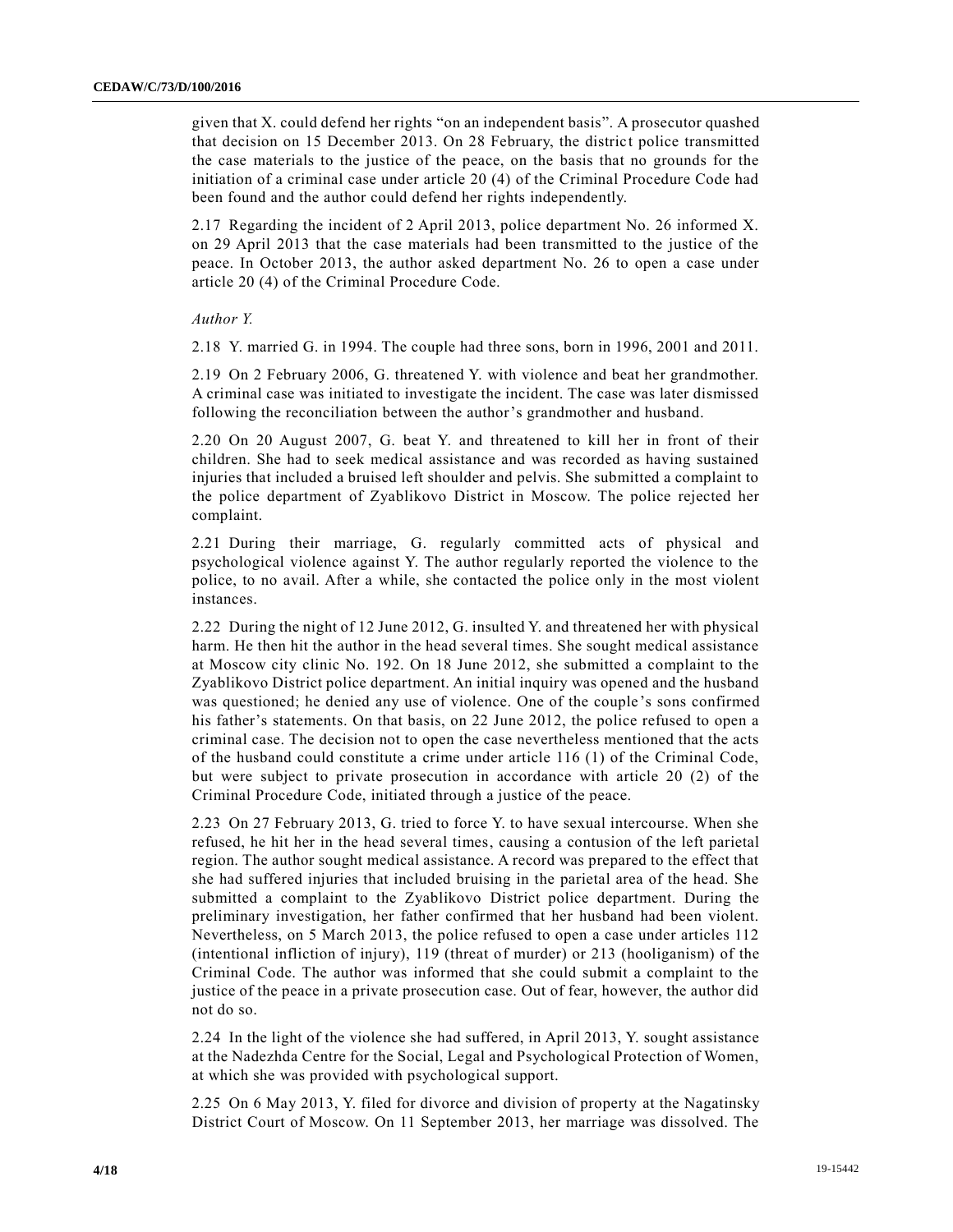parties approved a settlement agreement, according to which the family apartment became the property of the author. Despite that agreement, G. remained in the apartment and continued to inflict violence on the author.

2.26 Y. notes that, on the night of 7 August 2014, G. hit her in the head. She called the police and sought medical assistance. According to the medical records, she suffered injuries that included soft tissue bruising of the head. On 9 August 2014, she submitted a complaint to the Zyablikovo District police department. On 10 August 2014, the police refused to open a criminal case and informed the author that she could submit a complaint to the justice of the peace.

2.27 On 5 September 2014, Y. requested the Nagatinsky District Court to order the eviction of her husband from her apartment. On 1 December 2014, the court ordered the husband to vacate the property.

2.28 On 17 November 2014, the Nagatinsky Inter-District Prosecutor reversed the decisions of the police of 5 March 2013 and 10 August 2014 not to open a criminal case. On 30 December 2014, the police refused to open a criminal case on the basis of the complaints of 27 March 2013 and 9 August 2014. On 4 March 2015, that decision was reversed by the Nagatinsky Inter-District Prosecutor.

2.29 Y. indicates that an evaluation of her medical records regarding the incident of 27 February 2013 was conducted on 18 May 2015, and an evaluation of her records regarding the incident of 7 August 2014 was not conducted until June 2015. To date, the author has received no update from the police regarding her complaints.

#### **Exhaustion of domestic remedies**

2.30 Regarding the exhaustion of domestic remedies, the authors note that they have persistently appealed to the district prosecutors and courts against the decisions of the police not to open criminal cases. In their complaints, the authors referred to the provisions of the Convention, including articles 1, 2 and 5 (a) thereof, and to articles 3, 8 and 14 of the European Convention on Human Rights. They mentioned the lack of meaningful investigation; the reliance on stereotypes in the approach of the police regarding domestic violence; the degree of risk faced by the victims; the capacity of victims to defend their rights independently; and the illegality of the decisions not to initiate criminal cases. They also claimed that they were victims of discrimination with no remedy available to them; and that they had experienced breaches of their right to access to justice, of the prohibition of discrimination, torture and inhuman treatment and of their right to private and family life.

#### *Author X.*

2.31 In September 2013, X. submitted a complaint to the prosecutor of Krasnogvardeisky District in Saint Petersburg about the inadequacy of the investigation into her domestic violence complaints and the fact that she had not been informed of any progress thereon. The prosecutor dismissed her complaint on 20 September 2013. In November 2013, she submitted a complaint to the prosecutor of Krasnogvardeisky District, because no inquiry under article 20 (4) of the Criminal Procedure Code had been opened by the police. She referred to, inter alia, articles 1, 2 and 5 (a) of the Convention. Her complaint was dismissed by the prosecutor on 6 December 2013.

2.32 On 25 November 2013, she filed a complaint with the Krasnogvardeisky District Court regarding the inadequacy of the investigation into her domestic violence complaints that were registered on 9 July and 14 October 2013 and the refusal to open criminal cases. Her complaint was rejected on 23 December 2013. The author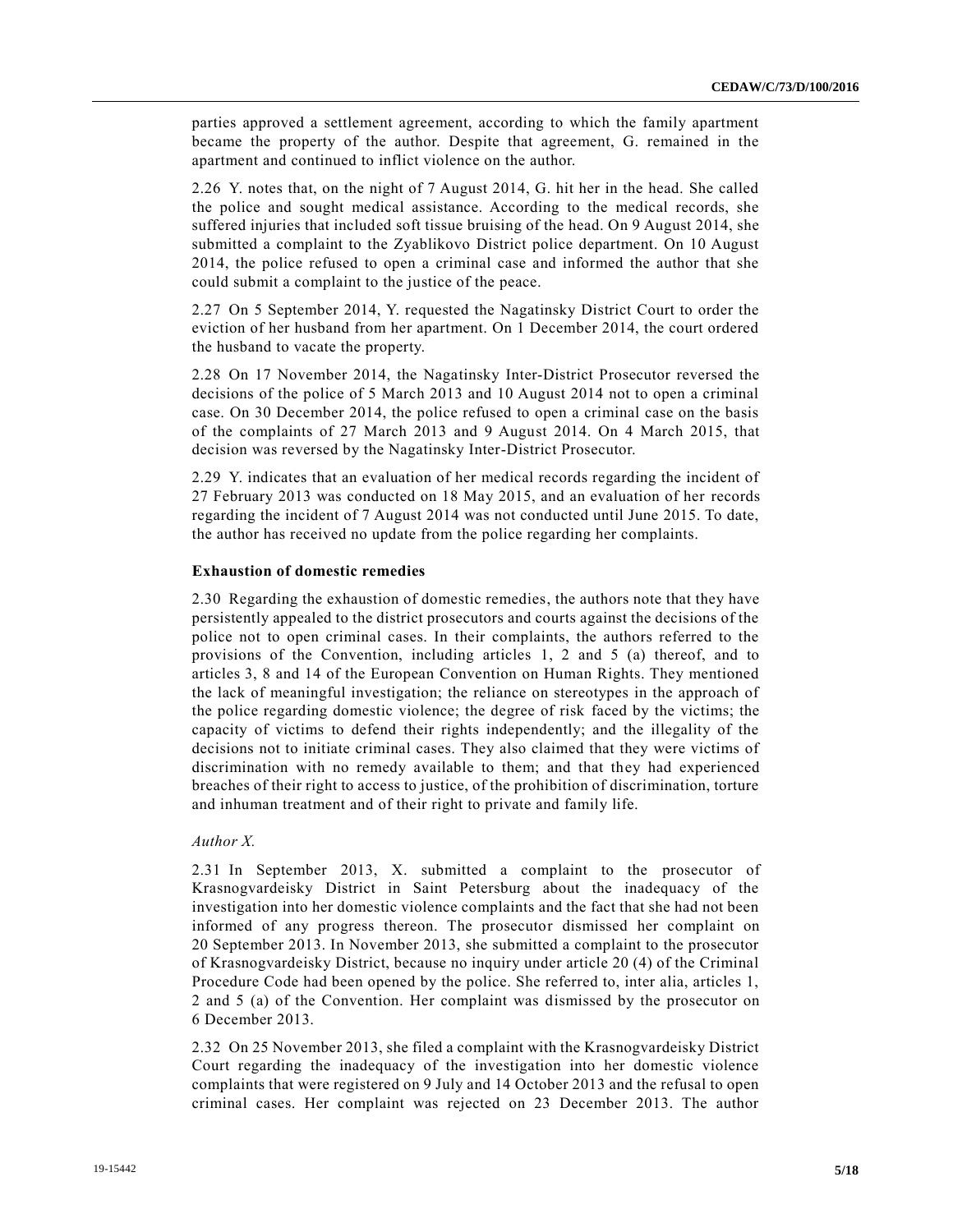submitted an appeal against that decision. On 17 April 2014, her appeal was dismissed by the Saint Petersburg City Court.

2.33 On 25 November 2013, she filed a complaint with the Krasnogvardeisky District Court regarding the inadequacy of the preliminary inquiry into her complaint that was recorded on 5 June 2013 and the refusal of the police to open a criminal case. In her submission, she referred to, inter alia, articles 1, 2, 3 and 5 of the Convention. The District Court dismissed the complaint on 14 January 2014. That decision was upheld on appeal by the Saint Petersburg City Court on 13 May 2014. The District Court re-examined the case on 27 June 2014 and recognized the prolonged duration and inadequacy of the preliminary inquiry, but upheld the rest of the decision. The decision was confirmed on appeal by the Saint Petersburg City Court, on 1 Octo ber 2014.

2.34 On 13 March 2014, X. filed a complaint with the Krasnogvardeisky District Court regarding the illegality of the acts of the officers of police departments No. 13 and No. 26, alleging inadequate investigation, unlawful refusal to open criminal cases under article 20 (4) of the Criminal Procedure Code and the unlawful transfer of her case to the justice of the peace. She invoked her rights under, inter alia, articles 1, 2 and 5 (a) of the Convention. Her complaint was rejected on 9 June 2014. On appeal, on 26 August 2014, the Saint Petersburg City Court confirmed the decision of the District Court.

#### *Author Y.*

2.35 On 10 November 2014, Y. filed an appeal with the Nagatinsky District Court of Moscow against the police decisions of 5 March 2013 and 10 August 2014 not to open a criminal case and the negligence of the police. She claimed that the violence that she had suffered was systemic and noted that the police had the authority to directly open a criminal case. In her appeal, she referred to, inter alia, articles 1, 2, 5 and 16 of the Convention and the Committee's general recommendation No. 19. On 20 November 2014, the Nagatinsky District Court rejected her appeal because, on 17 November 2014, the Nagatinsky Inter-District Prosecutor had reversed the police decisions of 5 March 2013 and 10 August 2014 not to open a criminal case. The Court provided no reply to the author's arguments.

2.36 The Nagatinsky Inter-District Prosecutor ordered an independent medical examination in connection with the injuries sustained by Y. on 27 February 2013. The examination was carried out on 18 May 2015.

2.37 On 30 December 2014, the police refused to initiate criminal proceedings in connection with Y. complaint of 27 July 2013. The author filed an appeal against that decision with the Nagatinsky District Court. On 16 March 2015, the Nagatinsky District Court dismissed the author's complaint. The author filed a further appeal with the Moscow City Court on 26 March 2015. On 25 May 2015, the Moscow City Court rejected her appeal. The Court noted that the police had acted in accordance with the law and that no negligence had been found.

2.38 The authors submit that their rights under articles 1, 2, 3 and 5 of the Convention have been violated and that the State party should be requested to provide them with appropriate redress, including the effective investigation and punishment of the perpetrators, monetary compensation for moral damages, public recognition of the violations, a public apology and the provision of psychological rehabilitation. As to general measures, they assert that the State party should undertake the following: nullify the provisions of criminal law and criminal procedure law relating to the private prosecution of crimes committed within the family; guarantee that criminal prosecution of domestic violence cases be carried out only on behalf of the State; release victims of domestic violence from the responsibility of appearing in court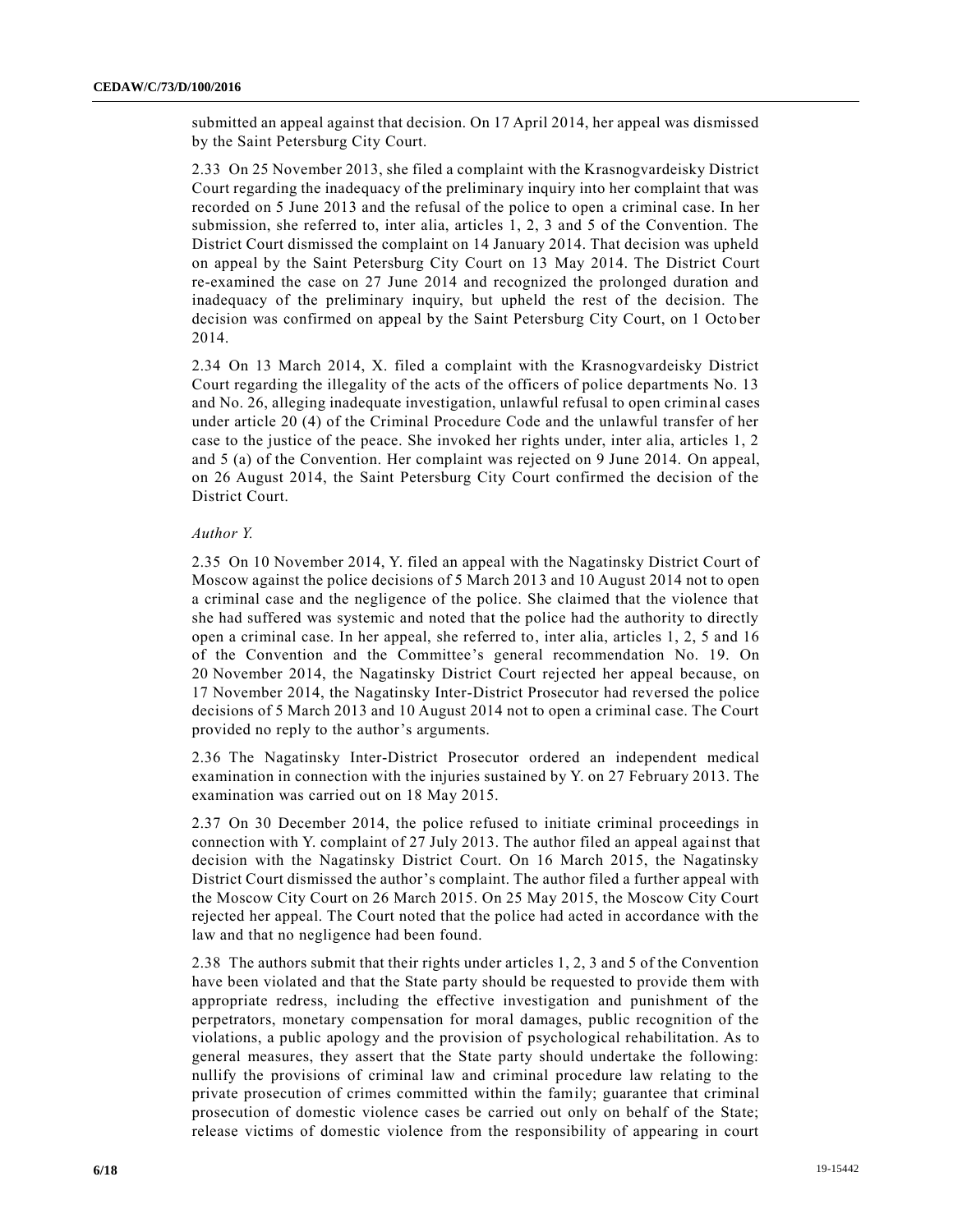after they have testified; provide victims of domestic violence with free legal aid in any form of legal proceedings, including free legal assistance in criminal proceedings; provide sufficient crisis centres to guarantee shelter and psychological rehabilitation services for victims of domestic violence; provide mandatory training for officers of law enforcement and judicial agencies on issues of women's rights and gender-based violence, including domestic violence; provide mandatory rehabilitation programmes for perpetrators of domestic violence; and collect large-scale statistics on crimes committed against women.

## **Complaint**

3.1 The authors claim that the facts as submitted amount to a violation of their rights under article 1 of the Convention, taking into consideration the Committee 's general recommendations No. 19, No. 28 and No. 33. They contend that the State party has failed to fully implement the Convention and, in particular, to introduce comprehensive legislation on domestic violence in line with international law and to ensure that that legislation is put into effect by State actors who understand and adhere to the obligation of due diligence. As a result, the authorities failed to take measures to prevent violence in the families of the authors; the acts of domestic violence reported were not properly investigated; and neither of the perpetrators was sanctioned. Moreover, the authors have been denied any effective remedy.

3.2 The authors note that, according to the Committee, obstacles and restrictions that prevent women from realizing their right to access to justice on an equal basis with men, such as gender stereotyping, discriminatory laws, procedural or evidentiary requirements and practices, and the failure to systematically ensure that all women have access to judicial mechanisms, constitute a violation of women's human rights. Failures of the State party led to multiple violations of the authors' rights under article 2 (b) to (f) and under article 5 (a), read in conjunction with articles 1 and 3, of the Convention.

3.3 The authors claim that the State party has not implemented even a minimum set of measures aiming at effective protection in cases of domestic violence. There is no specific law on domestic violence, the definition of domestic violence is absent from domestic law, and not every form of domestic violence is punishable under the Criminal Code or the Code of Administrative Offences, namely, insults, threats, harassment, stalking and economic and psychological abuse. The majority of domestic violence cases remain private prosecution cases, which place an unbearable burden on the victims, who must act as counsel for the prosecution during the criminal proceedings. This procedure is used in cases of battery and infliction of light bodily injuries. Acting as a private prosecutor imposes a high burden of proof on the victim. The police carry out no investigation and the prosecutor does not act as such; rather, their responsibilities are directly placed on the victim. The victim must independently draw up a petition to open a private prosecution case that adheres to all procedural requirements and submit it to the justice of the peace; summon and question witnesses for the prosecution in court; file a motion; request and obtain medical records and expert evidence; and question witnesses for the defence and the defendant. Failure of the victim to appear in court could result in the withdrawal of the case. As many as 20 hearings may be held, and the length of the trial may exceed one year. The victim must prove that the defendant is guilty beyond reasonable doubt.

3.4 In addition, the safety of the victim is not assured during the trial. Women often continue to live with their aggressors and suffer violence. If a victim reconciles with the perpetrator during the proceedings, the case is withdrawn. In practice, justices of the peace frequently withdraw cases for this reason. According to the authors, the entire private prosecution system is therefore inadequate for addressing domestic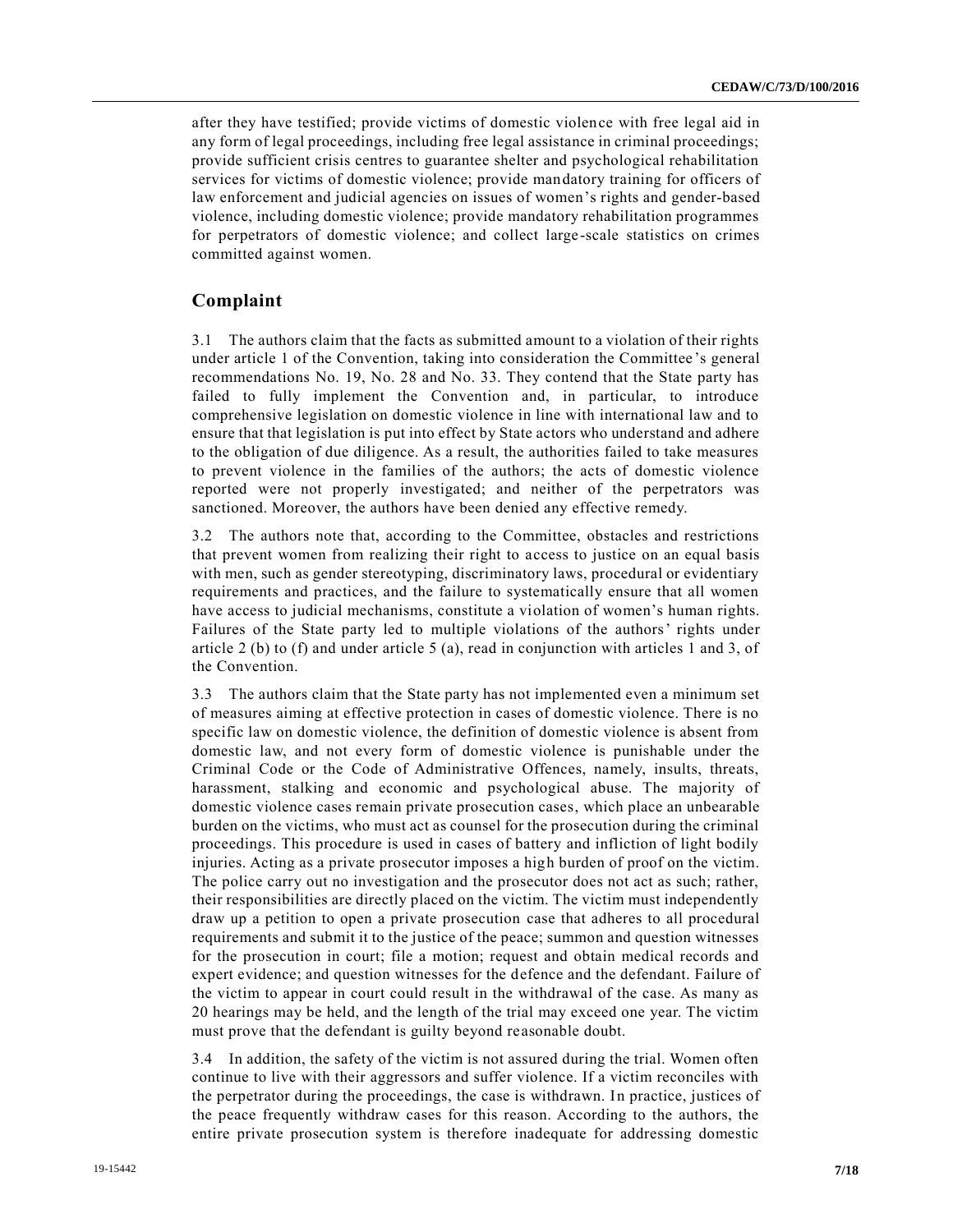violence cases. The fact that domestic violence cases are handled through private prosecution amounts to discrimination and a violation by the authorities of their positive obligations under article 2 (b), (c) and (f) of the Convention, read in conjunction with articles 1 and 3 of the Convention and taking into consideration the Committee's general recommendations No. 19, No. 28 and No. 33. According to the authors, perpetrators of domestic violence should be prosecuted by the State in order to avoid the imposition of further burdens or additional risks on the victims.

3.5 Regarding the initiation of a criminal case under article 20 (4) of the Criminal Procedure Code, the authors claim that, in practice, no such cases are opened by the police because: (a) only the psychological and physical health of the victim (the presence of a disability or serious illness) and her age are considered, while other important factors are disregarded; and (b) initiating the public prosecution of a criminal case is construed as a right but not an obligation of the police. With reference to the Committee's general recommendation No. 33, the authors emphasize that the State party must ensure that its judicial system is of good quality. Evidentiary requirements must not be overly restrictive, inflexible or influenced by gender stereotyping. According to the authors, the narrow interpretation of the procedural law and the refusal to take into account the authors' specific circumstances, the nature of the violence suffered or the degree of risk that the violence would recur amount to discrimination, in violation of article 2 (b), (c) and (f), read in conjunction with articles 1 and 3, of the Convention.

3.6 The authors claim that, in handling their cases, the authorities were guided by the widespread misconception that domestic violence is not a serious crime and does not constitute a threat to the victim's life, safety or integrity, but is a "private matter", and that there is no public interest in prosecuting perpetrators of such crimes. Police and judges relied on the belief that women who are victims of domestic violence can easily defend their rights. For those reasons, the authorities did not show due diligence when dealing with the cases, and criminal cases were not opened even when the authors demonstrated the systemic nature of the violence that they suffered. The courts upheld the decisions not to initiate criminal proceedings.

3.7 A police officer openly voiced a stereotypical opinion in court on 16 March 2015, to the effect that the officer was aware that Y.'s husband was a high earning businessman who was buying apartments and cars while the author sat at home. On 20 May 2015, the officer stated in court that it was unclear why the author did not go to stay with her parents. With reference to the Committee's case law, the authors recall that gender stereotypes have a negative impact on the right of women to a fair trial and access to justice.<sup>1</sup> By relying upon stereotypical views and attitudes in their approach in the authors' cases, the authorities breached their obligations under article 5 (a) of the Convention, taking into consideration the Committee's general recommendations No. 19, No. 28 and No. 33.

3.8 The authors claim that the State party has failed to provide special training to its law enforcement officials, including the police, prosecutors and the judiciary, on addressing domestic and gender-based violence and has failed to provide statistics on the prevalence of such violence. As a result, when the authors contacted the authorities under threat, the latter failed to take appropriate action. The lack of adequate training and statistics amounts to a violation of the State party's obligations to promote and fulfil women's rights.

3.9 The authors also claim that neither the State party's law nor practice provide for rehabilitation programmes for perpetrators of domestic violence. No rehabilitation

<sup>1</sup> The authors refer to the Committee's views in *Vertido v. Philippines* [\(CEDAW/C/46/D/18/2008\)](https://undocs.org/en/CEDAW/C/46/D/18/2008) and *V.K. v. Bulgaria* [\(CEDAW/C/49/D/20/2008\)](https://undocs.org/en/CEDAW/C/49/D/20/2008).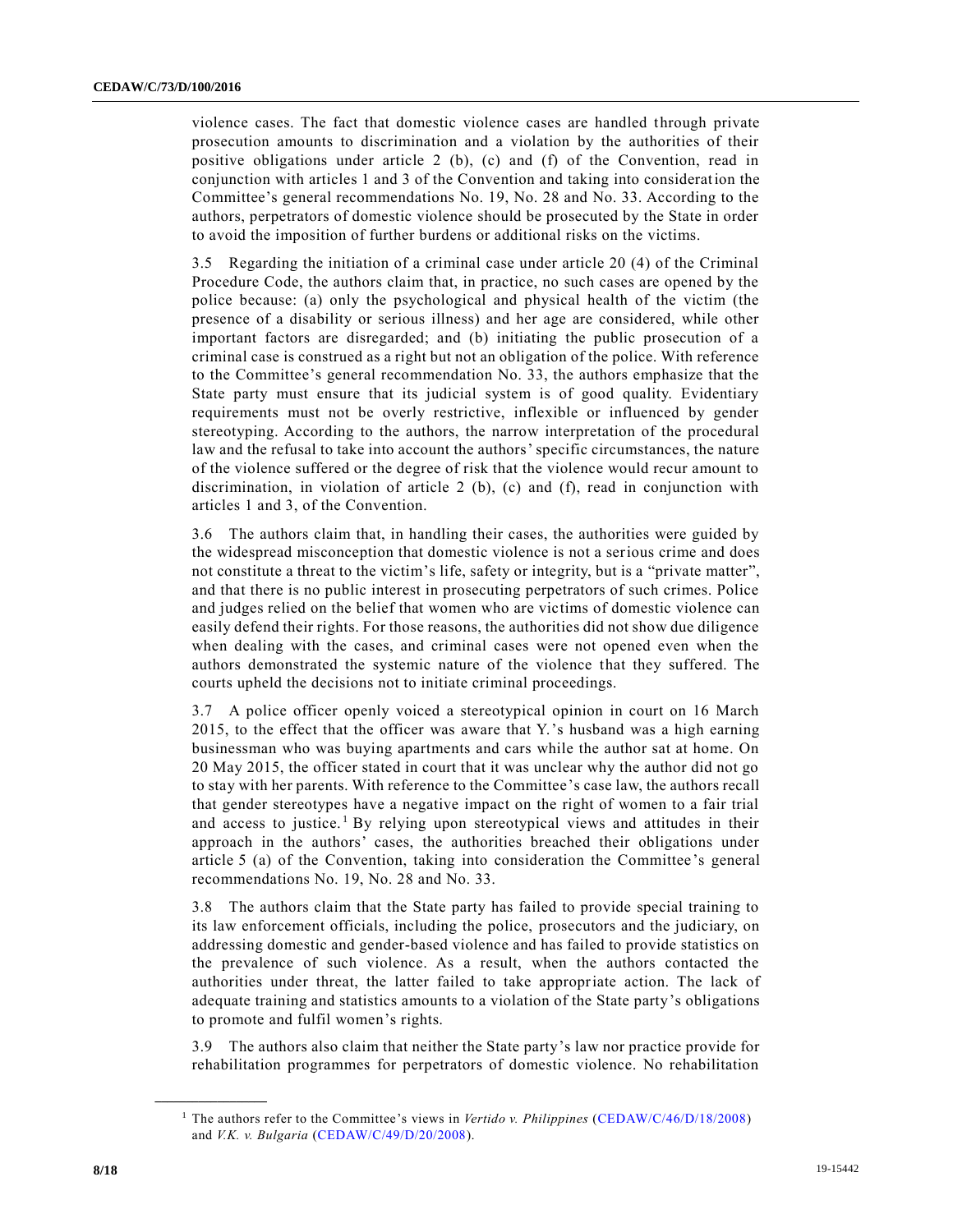work was carried out with the perpetrators in the present case, even though the authorities were fully aware of the continuing domestic violence situations in both families. The inaction of the authorities constitutes a violation of article 2 (b), (e) and (f) of the Convention, taking into consideration the Committee's general recommendations No. 19 and No. 24 (1999) on women and health.

3.10 The authors further note that they were unable to receive free legal assistance in their domestic violence cases. X. requested legal aid from the centre for public assistance for families and children in the Krasnogvardeisky District of Saint Petersburg, but was advised to hire a private lawyer. Y. sought the assistance of the Nadezhda Centre in Moscow, but was able to obtain only a free legal consultation because the centre does not provide representation in proceedings before law enforcement agencies and courts. On 21 November 2011, a federal law on free legal aid was passed, but it does not cover domestic violence cases. The refusal of the State party to give adequate consideration to legal aid in domestic violence cases constitutes to a breach of article 2 (c) of the Convention, taking into consideration the Committee's general recommendations No. 19, No. 28 and No. 33.

3.11 The authors contend that the authorities considered their claims to be minor episodes and private family matters, and the authorities have not shown due diligence by carrying out effective and prompt investigations and ensuring the punishment of the perpetrators. X. was not questioned in connection with any of the complaints that she filed with the police. Her complaints were given only a cursory examination, with the police limiting the case file to reports on the impossibility of interrogating the author's husband and witnesses. No medical records of the injuries sustained were requested from the medical centres. The police consistently refused to open criminal cases on the matter, even though the prosecutor's office considered that the material was sufficient. Similarly, notwithstanding that Y. had repeatedly submitted domestic violence complaints to the police, the inquiry conducted was only cursory in nature. Medical records regarding the incidents in February 2013 were not retrieved until April 2014. In addition, an evaluation of the medical records regarding the incident of 27 February 2013 was not conducted until two and a half years later, in May 2015. The author was never informed of the outcome of the evaluation. No adequate inquiry was carried out regarding Y.'s report of August 2014. The police did not retrieve her statements or those of her husband or witnesses until December 2014, after she submitted a complaint for negligence. An evaluation of the medical records for the case was not ordered until June 2015. She has no information on the outcome of the proceedings. According to the authors, the refusal of the authorities to conduct prompt and effective investigations into their claims and bring the perpetrators to justice amounts to a violation of article 2 (b) to (f) and of article 5 (a), taking into consideration the Committee's general recommendations No. 19 and No. 28.

3.12 The authors claim that they have been deprived, through national law and practice, of effective domestic remedies and access to compensation and rehabilitation with respect to their criminal complaints on domestic violence. Their complaints were not properly investigated; instead, the authorities relied upon stereotypical views in their approach. In accordance with the Committee 's general recommendation No. 28, women whose rights under the Convention have been violated are entitled to reparation. In the light of the authorities' persistent refusal to investigate, the authors were deprived of the right to compensation. As to rehabilitation, Y. has not been offered any rehabilitation by the State, and X. received rehabilitative treatment provided by a non-governmental organization. Their suffering was exacerbated by the ineffective investigation of their complaints, the failure to inform them of the progress of the inquiries and the courts' upholding of the decisions of the police. The deprivation of effective domestic remedies and access to compensation and rehabilitation constitute violations of article 2 (b) and (e) of the Convention.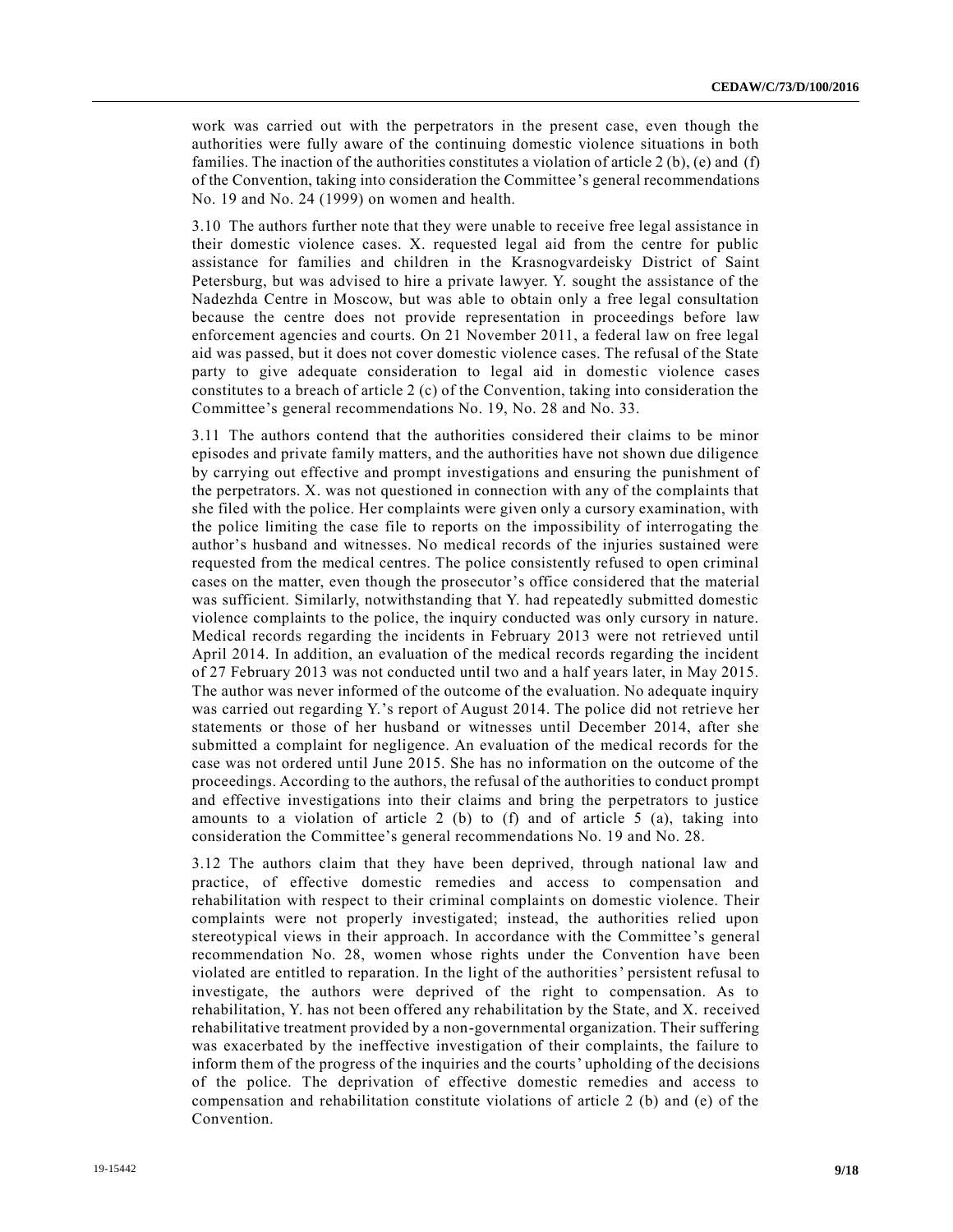#### **State party's observations on admissibility**

4.1 In a note verbale dated 20 May 2016, the State party presented its observations on the admissibility of the communication. It notes that, under article 401 (1) of the Criminal Procedure Code, decisions that have entered into force are subject to cassation appeal. The effectiveness of the appeal process is upheld in the decision of inadmissibility of the European Court of Human Rights in the case of *Abramyan and others v. Russian Federation*, 2 as well as in the views of the Committee in *Medvedeva v. Russian Federation* [\(CEDAW/C/63/D/60/2013\)](https://undocs.org/en/CEDAW/C/63/D/60/2013).<sup>3</sup>

4.2 As neither of the authors had submitted an appeal under the cassation procedure, the State party considers that the present communication should be declared inadmissible under article 4 of the Optional Protocol for failure to exhaust domestic remedies.

## **Authors' comments on the State party's observations on admissibility**

5.1 The authors provided comments on the State party's observations on 23 June 2016. They note that, in the European Court of Human Rights case cited by the State party, the proceedings were civil and not criminal and are therefore irrelevant to the present case. As to the views of the Committee in *Medvedeva v. Russian Federation*, the authors note that, in that case, the Committee concluded that the appeal in cassation would not have brought effective relief and was therefore not a remedy to be exhausted for the purposes of admissibility.

5.2 In addition, in 2013 and 2014, all inquiries into the authors' complaints were closed, with refusals to open criminal cases, before being quashed by the prosecutors and sent back to the same investigators, who then closed the cases again. The authors' attempts to obtain redress in the district and city courts were unsuccessful. The authorities did not carry out a single meaningful inquiry into the authors' allegations, which reflects a pattern in dealing with domestic violence cases.

5.3 In addition, the statutory limitations period for domestic violence allegations is very short (two years) and had expired in connection with several incidents affecting the authors. In view of the fact that court proceedings in domestic violence cases in Moscow and Saint Petersburg can take up to 18 months, the likelihood of bringin g perpetrators to justice is very low. In some cases, acts of battery and infliction of injuries have not been prosecuted by virtue of amnesty acts, such as the amnesty granted in connection with the seventieth anniversary of the victory in the Great Patriotic War (1941–1945).

5.4 The authors emphasize that the State party has referred to remedies that are extraordinary, unreasonably prolonged and unlikely to bring effective relief for the purposes of article 4 (1) of the Optional Protocol.

## **State party's additional observations on admissibility and the merits**

6.1 In a note verbale dated 9 December 2016, the State party provided further observations on admissibility and the merits. It provided statistics to show that

<sup>2</sup> See European Court of Human Rights, *Abramyan and others v. Russian Federation* (applications Nos. 38951/13 and 59611/13), decision of 12 May 2015.

<sup>&</sup>lt;sup>3</sup> The State party also provides statistics to show that the proceedings in question are effective.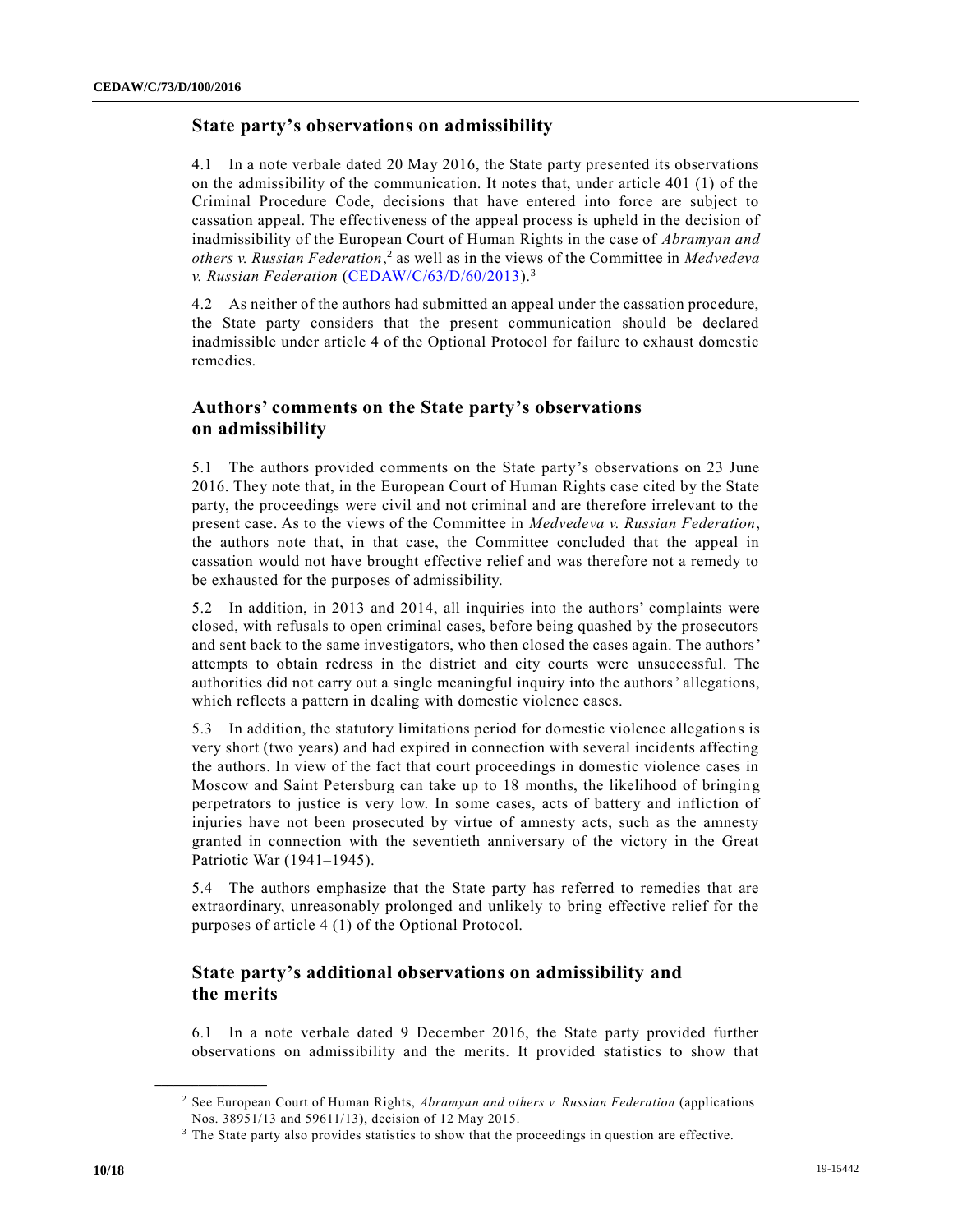cassation appeals may be effective. In 2014, the Supreme Court examined 354 cases, of which it found in favour of the appellant in 340 cases: for example, 17 convictions were annulled and returned for new investigation in three cases; five cases were closed definitively; eight convictions were partly modified; and 10 appeal rulings were annulled and the cases were sent back for new examination. In 2015, the Supreme Court examined 240 cases, of which it found in favour of the appellant in 226 cases. In 2016, the Supreme Court examined 103 cases. The State party cites a number of examples of decisions of the Supreme Court in cassation appeals.

6.2 The State party further notes that the European Court of Human Rights, in *Abramyan and others v. Russian Federation*, determined that the procedure modified in 2013 on the examination of cassation appeals in civil cases constituted an ordinary remedy to be exhausted prior to applying to the Court.

6.3 On the merits, the State party recalls the facts of the case. It notes that both authors claim that the authorities failed to take measures to prevent domestic violence and, in particular, failed to carry out an investigation into the domestic violence that they reported, the perpetrators were not sanctioned and the authors were denied their right to effective remedy.

6.4 The State party notes that both authors voluntarily lived with their husbands for a long time and were subjected to psychological and physical violence. The authors separated from their husbands only after a long period. Both were provided with psychological and legal aid in specialized centres near their places of residence, and X. was provided with housing.

6.5 The authors submitted complaints regarding domestic violence to the law enforcement authorities. Investigations into all their complaints were carried out, but it was revealed that no corpus delicti regarding crimes more serious than those proscribed under article 116 of the Criminal Code could be established. The authors were informed that their complaints should be examined under private prosecution proceedings, which would be initiated by a justice of the peace at their request.

6.6 The authors explained that they did not contact the justice of the peace because they were unfamiliar with the workings of the judicial system and were therefore unable to participate in the court sessions or act as private prosecutors (including preparing a request for the case to be opened, collecting evidence, calling witnesses and interrogating them in court and interrogating the accused). The authors objected to the procedure before the justice of the peace, the burden of proof being placed on the victim and the possibility that their cases could be closed given that there was no obligation to open a public inquiry into the acts of violence. According to the State party, the information required for the opening of a case before a justice of the peace is clearly established in article 318 of the Criminal Procedure Code. The content of that article was explained to the authors. In addition, in a private prosecution, under the provisions of the Code, the victim may be represented by a lawyer, a close relative or another person. The authors were represented by lawyers in the court of first instance and on appeal. They are also represented by counsel before the Committee.

6.7 With regard to private prosecution, the Constitutional Court ruled in September 2013 that the Constitution guarantees to all State protection, including court protection, of their rights and freedoms, obliging the State to provide victims of crimes with access to justice and compensation for the harm suffered (articles 45, 46 and 52 of the Constitution). That obligation is also enshrined in article 21 of the Constitution. A similar approach is contained in the Declaration of Basic Principles of Justice for Victims of Crime and Abuse of Power, of 1985, in which the General Assembly called upon States to ensure that court and administrative proceedings were responsive to the needs of victims of crime, including by providing adequate defence throughout the proceedings and also allowing the opinions and recommendations of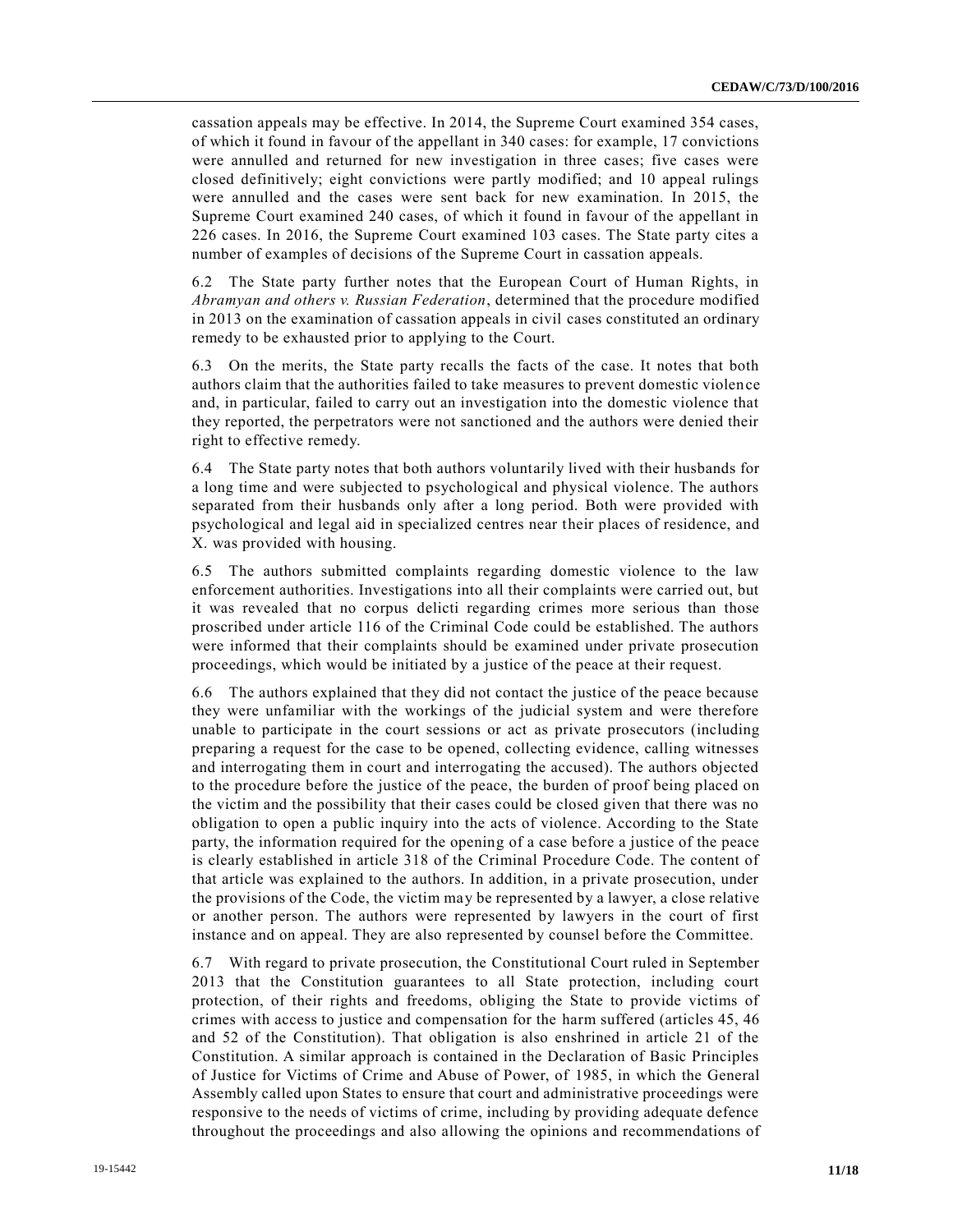victims to be expressed during the proceedings. The legislature has established the order of criminal court proceedings and the types of criminal prosecution, which, depending on the gravity and the nature of the crime that is committed, may be public, private-public or private.

6.8 The type of criminal court proceedings in cases of private prosecution depend on the criminal case examined thereunder. Such crimes are often committed as a result of personality conflicts within the family or between neighbours or colleagues. Private prosecution cases are opened on the basis of the injured party's claim. Private prosecutions are initiated in cases involving crimes that do not constitute a significant social danger and whose elucidation is not problematic in principle; for those reasons it is deemed that the injured party alone can bring the criminal prosecution. If any of the crimes in a case being examined under the private prosecution procedure are committed against a person who, because of his or her state of dependence or helplessness or for other reasons, cannot defend his or her rights or legal interests, the investigating authorities open a criminal case, even in the absence of a complaint by the injured party or his or her representatives.

6.9 In the light of the above considerations, the State party is of the view that the authors' rights under the Convention have not been violated.

## **Authors' comments on the State party's additional observations on admissibility and the merits**

7.1 In a letter dated 31 March 2017, the authors provided comments on the State party's observations on admissibility and the merits. The authors reiterate that they have exhausted all available remedies, to no avail. According to the State party, the authors could have also: (a) submitted a cassation appeal under article 125 of the Criminal Procedure Code; and/or (b) pursued a private criminal prosecution.

7.2 On the exhaustion of domestic remedies, the authors affirm that a cassation appeal cannot assure the restoration of the authors' rights and does not provide a reasonable prospect of a positive outcome in the case, given that it constitutes an extraordinary remedy and its effectiveness in similar cases could not be confirmed in the courts' case law. In a cassation appeal under article 125 of the Criminal Procedure Code, the judge cannot interfere in the investigation, annul or request the annulment of a decision that she or he considers unlawful or groundless or draw conclusions on the facts of the case, the evaluation of evidence or the qualification of the criminal acts. The court cannot oblige the opening ex officio of a criminal case or carry out specific procedural activities. For the same reasons, the European Court of Human Rights noted the ineffectiveness of the appeal proceedings under article 125 of the Code.<sup>4</sup>

7.3 As to the reference of the State party to the decision of the European Court of Human Rights in *Abramyan and others v. Russian Federation* and to the Committee's views in *Medvedeva v. Russian Federation*, the authors note that, unlike in the present case, which refers to criminal law, the cases cited addressed matters of civil law. In addition, the State party cited *Abramyan and others v. Russian Federation* as evidence of the effectiveness of cassation proceedings. According to the authors, the European Court of Human Rights has never declared that proceedings under article 125 of the Criminal Procedure Code constitute an effective remedy to be exhausted prior to

<sup>4</sup> European Court of Human Rights, *Yefimova v. Russian Federation* (application No. 39786/09), judgment of 19 February 2013; and *Dobriyeva and others v. Russian Federation* (application No. 18407/10), judgment of 19 December 2013.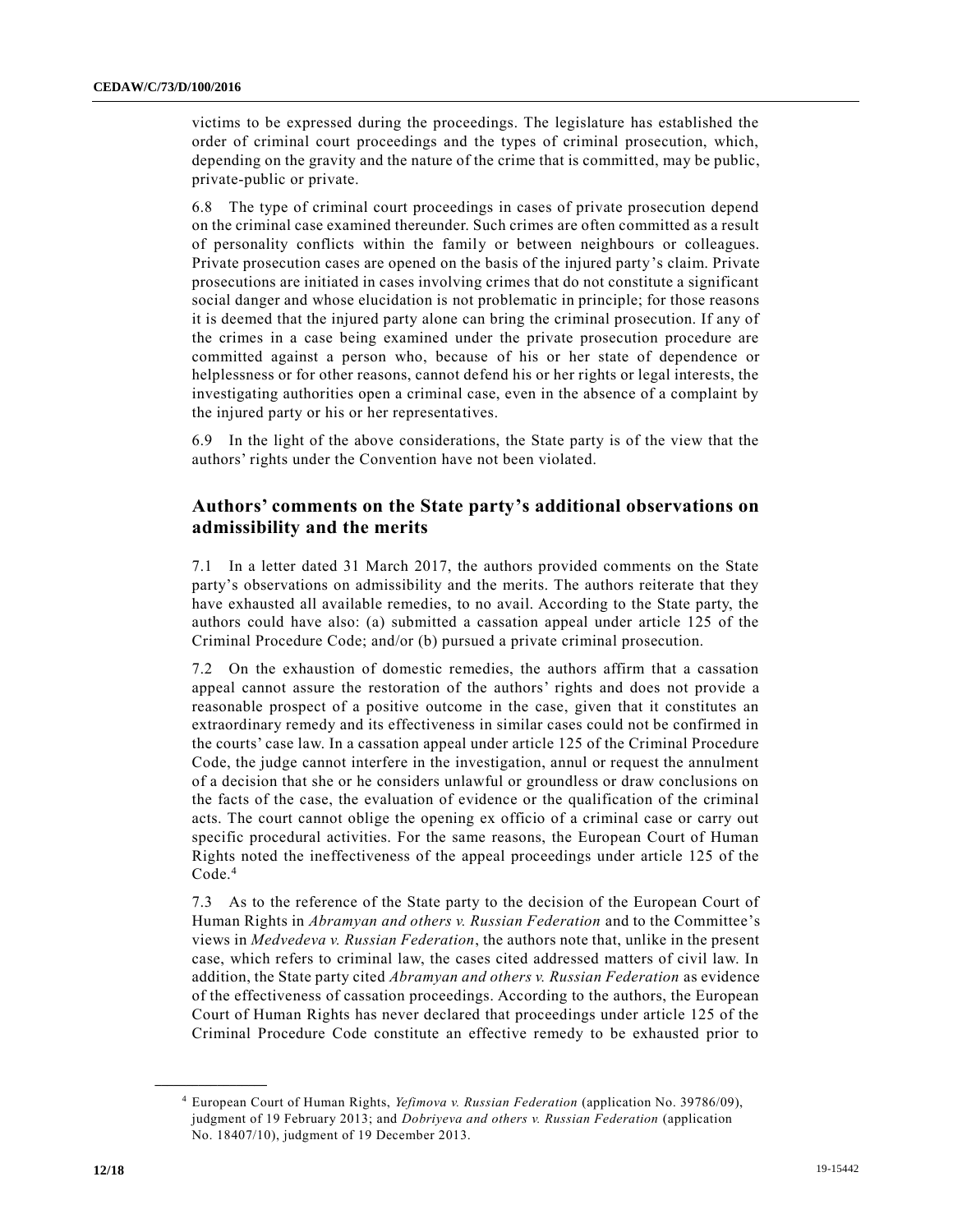applying to the Court. In addition, in *Gasan v. Russian Federation*, 5 the European Court of Human Rights found that the appeal procedure as amended did not constitute a standard remedy to be exhausted prior to applying to the Court. The cassation appeal proceedings cannot therefore be considered to be an effective remedy in cases similar to the present one. It is up to the State party to show that a particular remedy is effective, in particular, by providing examples of national court practice. That was not done in the present case. The authors contend that the examples quoted by the State party relate to cases that are different from the present one.

7.4 The authors reiterate that private prosecution is not an adequate remedy in cases of domestic violence. The Committee has noted the need to provide women who are victims of domestic violence with prompt access to justice, including, when needed, to legal aid.<sup>6</sup>

7.5 In addition, the Committee has repeatedly recognized that the practice of qualifying domestic violence as a private matter is harmful and based on stereotypes. The practice of private prosecution places the burden of proof on the victim of violence, without ensuring the adequate protection of the victim (through a restraining order, for example). Only 20 per cent of criminal cases pursued through private prosecution end with a guilty verdict. Acquittals in cases of domestic violence account for 87 per cent of all acquittals in the Russian Federation. Non-governmental organizations have repeatedly pointed out the ineffectiveness of the procedure. In its concluding observations on the eighth periodic report of the Russian Federation [\(CEDAW/C/RUS/CO/8\)](https://undocs.org/en/CEDAW/C/RUS/CO/8), the Committee expressed concern about the fact that domestic violence was treated as a "private matter" and recommended that the State party introduce ex officio prosecution of domestic and sexual violence. The European Court of Human Rights has also drawn attention to the need for criminal cases on family violence to be opened in the name of the State, irrespective of the readiness of the victim to initiate a private prosecution, and for perpetrators to be prosecuted and sanctioned.<sup>7</sup>

7.6 In the present case, the authors reported the domestic violence to the police and requested the opening of a criminal case, but the authorities refused to do so for a long time, referring to the need to carry out private prosecution proceedings. As a result, the violence against the authors continued. The existence of a constant threat to the authors and their children should have been taken into account as an extraordinary circumstance when the police were deciding whether to open a criminal case.

7.7 In addition, an effective remedy, and access to that remedy, should take into account the special needs of victims of domestic violence. The private prosecution procedure requires the constant presence of the victim, even if she is represented by counsel. The absence of the victim from court leads to the closing of the case. Such proceedings are lengthy and, in addition, free legal aid is not provided, which limits access to the remedy, and recourse to such proceedings leads to the revictimization of the victims of violence. X. explained that, throughout the proceedings, each time she met her husband, he subjected her to physical violence in public places, in front of her minor daughter. Out of fear, she was obliged to seek out a shelter for victims of domestic violence. The remedy in question is therefore clearly inadequate in such circumstances, and the author had to risk her physical and psychological integrity

<sup>5</sup> European Court of Human Rights, *Gasan v. Russian Federation* (application No. 43402/02), judgment of 24 February 2005.

<sup>6</sup> See *A.T. v. Hungary* [\(A/60/38,](https://undocs.org/en/A/60/38) part one, annex III).

<sup>7</sup> See European Court of Human Rights, *Opuz v. Turkey* (application No. 33401/02), judgment of 9 June 2009; *Bevacqua and S. v. Bulgaria* (application No. 71127/01), judgment of 12 June 2008; and *M.C. v. Bulgaria* (application No. 39272/98), judgment of 4 December 2003.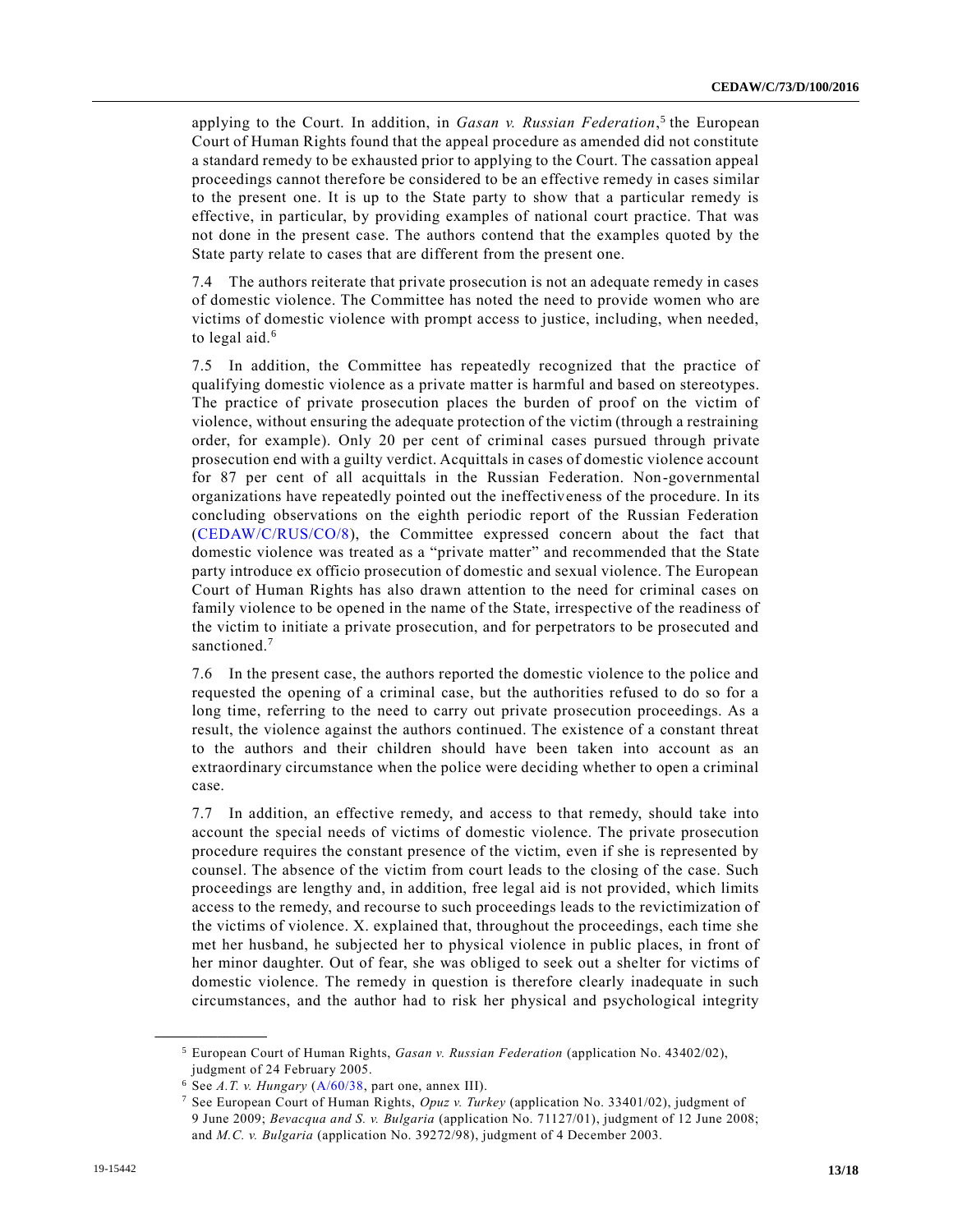when trying to exhaust it. Similarly, Y., who is a mother of three, was obliged to continue to live in the same apartment with her husband, who constantly subjected her to violence. She felt unsafe, but the authorities offered her no protection, despite being aware of the ongoing violence. Those circumstances prevented her from undertaking a private prosecution in her case. In addition, even with legal representation, the presence of the two authors would have been required in court. Furthermore, given the general amnesty act of 2015 on the seventieth anniversary of the victory in the Great Patriotic War, all attempts to have the perpetrators sanctioned would have been futile.

7.8 In the light of the foregoing, the authors claim that the State party failed to demonstrate that the remedy invoked was adequate or that access to it was ensured, given that it could not bring effective relief, restore the authors' rights or protect them against ongoing violence.

7.9 In addition, the authors contend that the absence of special legislation regarding the protection of victims of domestic violence, urgent protection measures (protection orders) and free legal aid in domestic violence cases constitute violations of the Convention. In that connection, the authors note that the State party has not objected to that aspect of the communication.

7.10 In 2016, article 116 of the Criminal Code, addressing battery of close relatives, was amended and the prosecution of such cases passed from the category of private to private-public (the case is opened by the police following a complaint by an injured party). In February 2017, battery of relatives was decriminalized and such acts no longer constitute a crime and are categorized as an administrative offence.

7.11 In the light of the above considerations, the authors consider that they have done everything possible to protect their rights at the domestic level. For a long time, the authorities were aware of the authors' situations of repeated violence and threats against them, but neither of the authors could receive the assistance that they needed. Given that they have submitted numerous complaints to the police and to the courts of first and second instance, the recourse to a further, extraordinary, ineffective and non-accessible remedy could not be seen as corresponding to the spirit of the Convention.

#### **Issues and proceedings before the Committee**

#### *Consideration of admissibility*

8.1 In accordance with rule 64 of its rules of procedure, the Committee must decide whether the communication is admissible under the Optional Protocol.

8.2 In accordance with article 4 (2) (a) of the Optional Protocol, the Committee is satisfied that the matter has not already been and is not being examined under another procedure of international investigation or settlement.

8.3 The Committee notes that the State party challenges the admissibility of the present communication on the grounds of non-exhaustion of domestic remedies. The State party observed that under article 401 (1) of the Criminal Procedure Code, court decisions that have obtained the status of res judicata may be subject to a cassation appeal. Neither of the authors, however, submitted a cassation appeal.

8.4 The Committee has taken note of the authors' objections as to the effectiveness of cassation proceedings in criminal cases. The Committee notes that the proceedings in question are aimed at challenging decisions that have entered into force, on points of law only. The decisions on whether to refer a case for hearing and examination by a cassation court are discretionary in nature, given that they are made by a single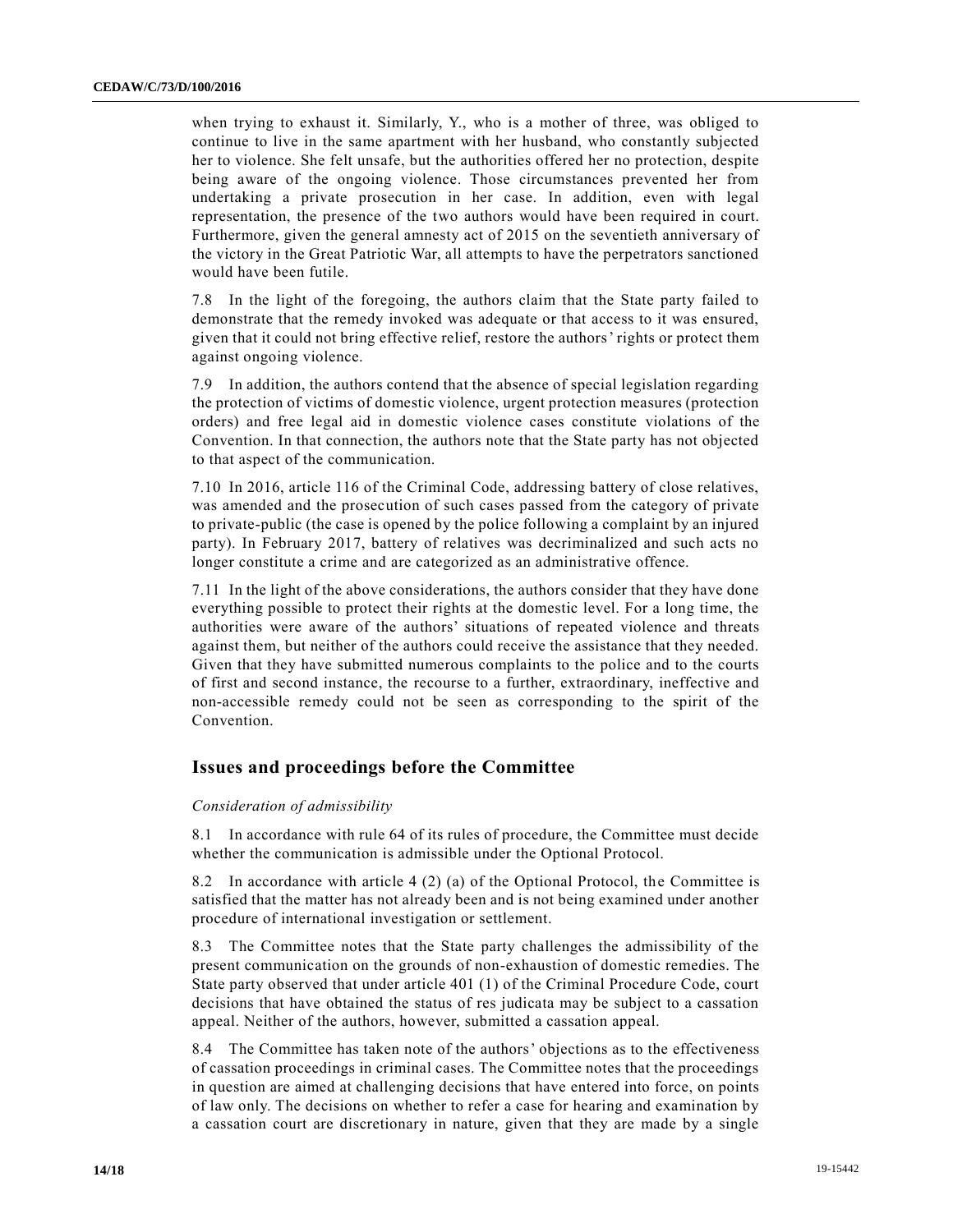judge and do not have a time limit. In addition, the Committee notes that the State party, despite having provided some statistics (see para 6.1 above) on the recourse to cassation proceedings in recent years, has not submitted examples to show that that there is a reasonable prospect that such procedures would provide an effective remedy in the circumstances of the present case, nor has it given an indication of how many of those cases had dealt with domestic violence. Furthermore, requiring the author to submit further complaints would result in additional undue delay. The Committee therefore considers that it is not precluded, under article 4 (1) of the Optional Protocol, from examining the present communication. The Committee also considers that it has no reason to find the communication inadmissible on any other grounds and accordingly finds it admissible.

8.5 Having found no impediment to the admissibility of the communication, the Committee proceeds to its consideration of the merits.

#### *Consideration of the merits*

9.1 The Committee has considered the present communication in the light of all the information made available to it by the authors and by the State party, in accordance with article 7(1) of the Optional Protocol.

9.2 The Committee takes note of the authors' claim that, in violation of their rights under article 1 of the Convention, taking into consideration the Committee 's general recommendations No. 19, No. 28, No. 33 and No. 35 (2017) on gender-based violence against women, updating general recommendation No. 19, the State party has failed to assure their protection against repeated acts of domestic violence. In the present case, both authors suffered repeated acts of domestic violence perpetrated by their husbands. All complaints submitted by the authors or by medical personnel on their behalf to the authorities and the police were in vain and no criminal cases against the perpetrators were opened, despite the two decisions by which the Nagatinsky Inter-District Prosecutor had reversed the police refusal to open a criminal case, and the perpetrators were therefore not sanctioned. X. was never questioned by the police on the content of her claims, and neither author was informed by the authorities of any progress in her case. Instead, the authors were informed that they could initiate private prosecutions against the perpetrators.

9.3 The Committee recalls that discrimination against women within the meaning of article 1 of the Convention includes gender-based violence against women.<sup>8</sup> Such discrimination is not restricted to action by or on behalf of States parties. Rather, under article 2 (e) of the Convention, States parties are accountable for private acts, if they fail to act with due diligence to prevent violations of rights or to investigate and punish acts of violence, and for providing compensation.<sup>9</sup> In addition, the Committee recalls that article 2 (a), (f) and (g) establishes the obligation of States parties to provide legal protection and to abolish or amend discriminatory laws and regulations as part of the policy of eliminating discrimination against women.<sup>10</sup>

9.4 The Committee considers that, by adjudicating acts of domestic violence through a system of private prosecution, the State party cannot fulfil its due diligence obligation to prevent and punish acts of violence as part of its obligations under article 2 of the Convention. In addition, under article 4 (c) of the Declaration on the Elimination of Violence against Women, States are required to exercise due diligence to prevent, investigate and, in accordance with national legislation, punish acts of

<sup>8</sup> General recommendation No. 19, para. 6.

<sup>9</sup> Ibid., para. 9.

<sup>&</sup>lt;sup>10</sup> General recommendation No. 28, para. 31.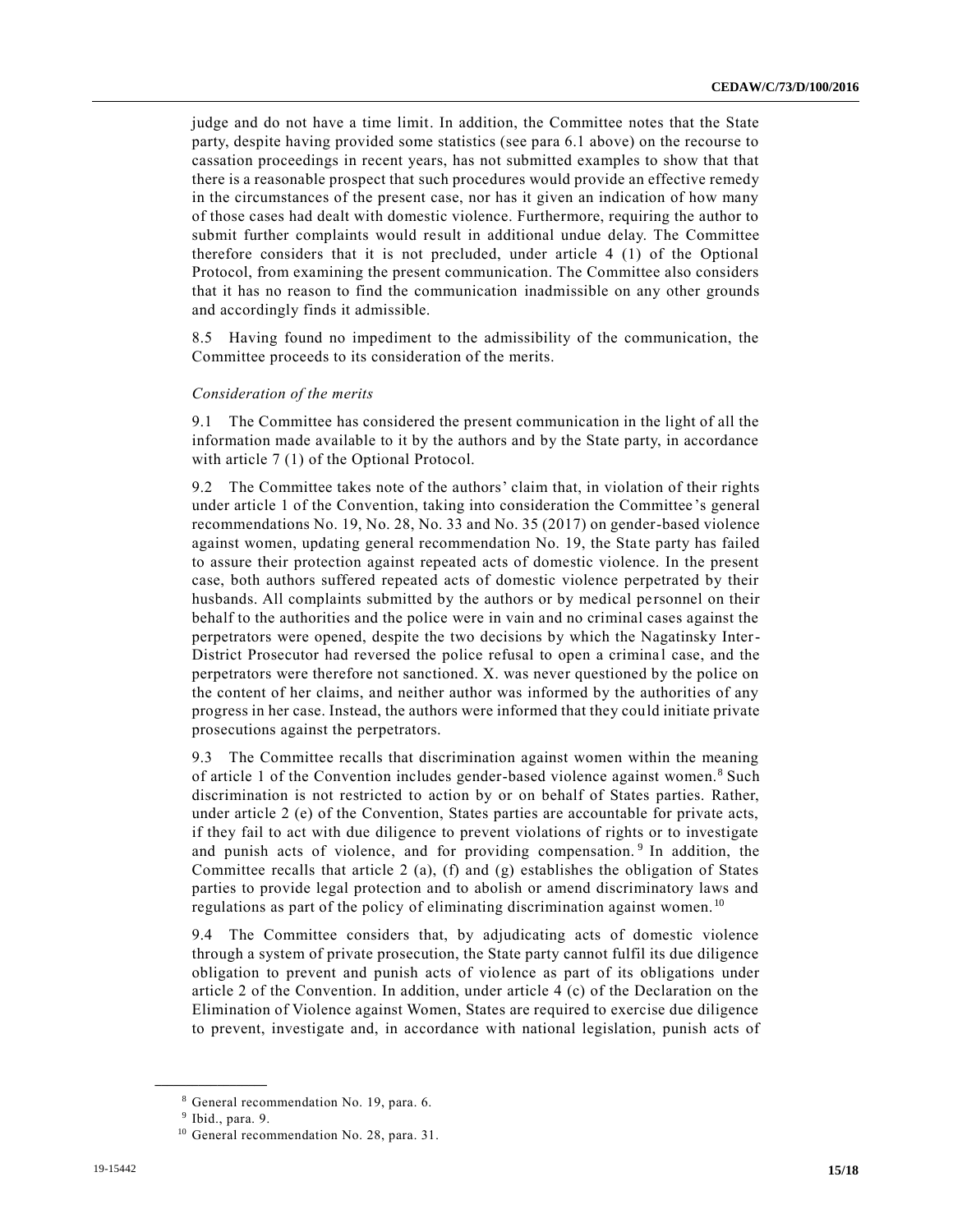violence against women, whether those acts are perpetrated by the State or by private actors.

9.5 The Committee notes the authors' submission that the legislation in the State party does not include a definition of domestic violence and does not provide effective legal protection against domestic violence (see para. 3.3 above). The Committee recalls article 3 of the Convention and its concluding observations on the State party's eighth periodic report, in which it recommended that the State party should urgently adopt comprehensive legislation to prevent and address violence against women, including domestic violence; introduce ex officio prosecution of domestic and sexual violence; and ensure that women and girls who are victims of violence have access to immediate means of redress and protection and that perpetrators are prosecuted and adequately punished [\(CEDAW/C/RUS/CO/8,](https://undocs.org/en/CEDAW/C/RUS/CO/8) para. 22 (a)). The Committee considers that the fact that a victim of domestic violence must resort to private prosecution, where the burden of proof is placed entirely on the victim, denies the victim access to justice.<sup>11</sup> The Committee notes that the amendments to national legislation (art. 116) of the Criminal Code) that decriminalize battery, under which many domestic violence cases are prosecuted owing to the absence of a definition of "domestic violence" in Russian law,  $12$  go in the wrong direction and lead to impunity for perpetrators of acts of domestic violence.

9.6 The Committee considers that the failure by the State party to amend its legislation relating to domestic violence to align it with international standards directly affected the possibility of the authors' being able to claim justice and to have access to efficient remedies and protection. Moreover, the Committee is concerned about the amendments of 2017, which reduced the scope of protection of women against domestic violence, thus leading to more widespread impunity.

9.7 The Committee is of the view that, in the absence of a comprehensive law on domestic violence and without any proper definition of domestic violence in legislation, requiring the authors to initiate private prosecution proceedings, in which they must call and interrogate witnesses, collect evidence, ensure their constant presence, and thereby be forced to constantly confront the perpetrators directly at the trial or risk having the proceedings closed, with no protection system in place for victims of domestic violence, cannot be considered a proper mechanism to address, prosecute and sanction a crime as serious as domestic violence.

9.8 The Committee considers that domestic violence constitutes a grave violation of human rights of such an intensity as to justify its being subjected to public prosecution and calls on the State party, within its prerogatives, to organize its own legal order to take into consideration international standards. The due diligence principle requires that the State party establish a system of effective and prompt investigation in cases of domestic violence, to ensure that perpetrators are prosecuted and sanctioned and that victims are provided with adequate relief. In the absence of any other information on file of pertinence, the Committee considers that due weight must be given to the authors' detailed allegations. Accordingly, the Committee considers that the facts as presented reveal a violation of the authors' rights under articles 2 (a), (e) to (g) and 3 of the Convention, read together with article 1 of the Convention and taking into consideration the Committee's general recommendations No. 19, No. 28, No. 33 and No. 35.

 $11$  See general recommendation No. 33, para. 15 (g).

<sup>&</sup>lt;sup>12</sup> As at 7 February 2017, battery of "close persons" without causing bodily harm was categorized as an administrative offence, rather than a criminal offence. The term "close persons" includes spouses, parents, children, step-parents, stepchildren, brothers, siblings, grandparents, grandchildren, legal guardians, relatives of a spouse and persons who share a common household with the perpetrator.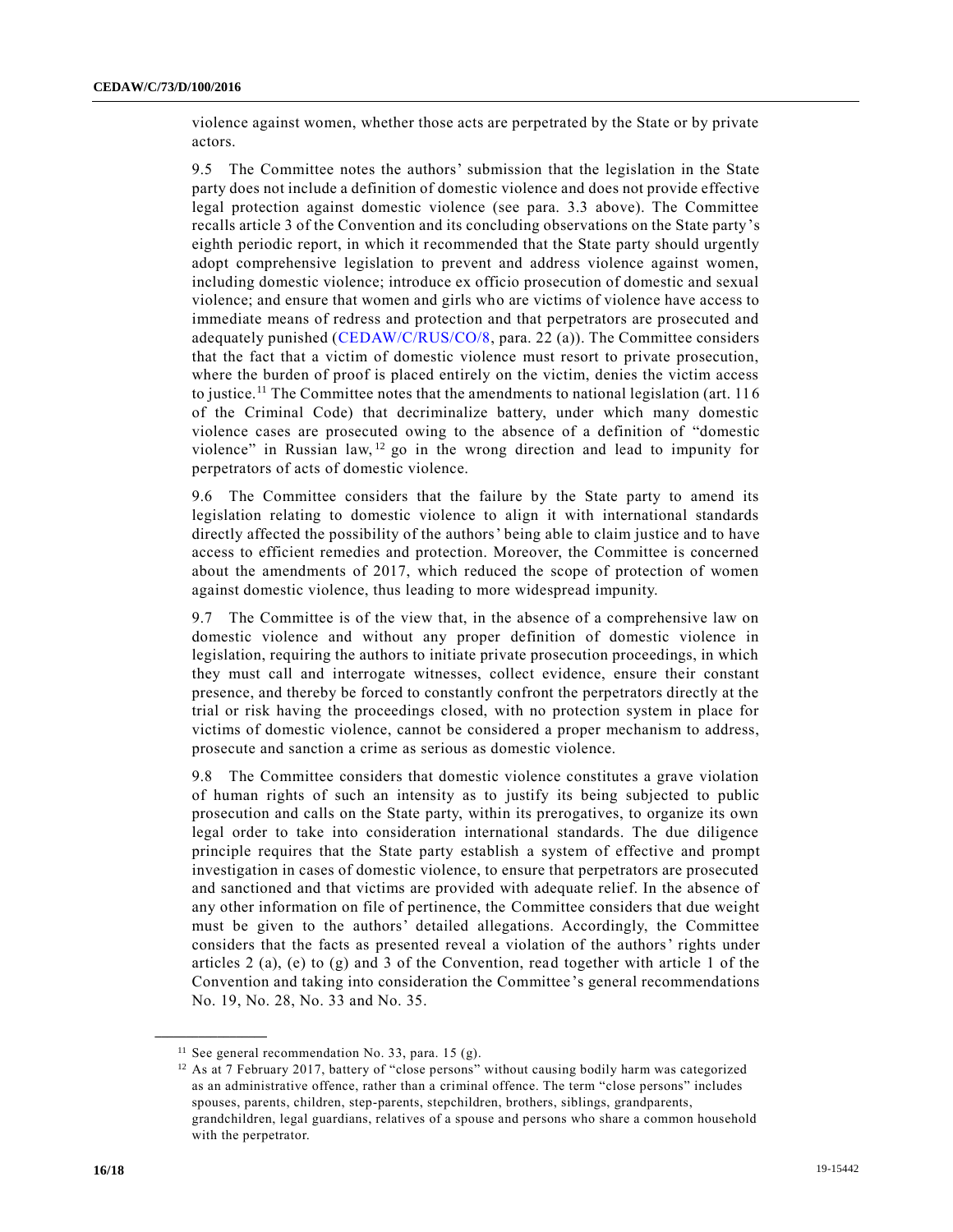9.9 The Committee notes the authors' claim, which remained unrefuted by the State party, to the effect that the authorities, when addressing the authors' claims, addressed the acts of domestic violence as constituting "a private matter" and relied upon stereotypical views and attitudes in its approach. The Committee reaffirms that the Convention places obligations on all State organs and that States parties can be responsible for judicial decisions that violate provisions of the Convention.<sup>13</sup> The Committee also emphasizes that the full implementation of the Convention requires States parties not only to take steps to eliminate direct and indirect discrimination and improve the de facto position of women, but also to modify and transform gender stereotypes and eliminate wrongful gender stereotyping, a root cause and a consequence of discrimination against women. <sup>14</sup> Gender stereotypes are perpetuated through various means and institutions, including laws and legal systems, and can be perpetuated by State actors in all branches and at all levels of government and by private actors.<sup>15</sup> The Committee also stresses that stereotyping affects the right of women to a fair trial and that the judiciary must be careful not to create inflexible standards on the basis of preconceived notions of what constitutes domestic or gender-based violence, as noted in its general recommendation No. 33.<sup>16</sup>

9.10 In the absence of further information of pertinence on file, the Committee decides that due weight must be given to the authors' allegations. Accordingly, the Committee considers that the facts as submitted reveal a violation of the authors' rights under article 5 (a) of the Convention, taking into consideration the Committee 's general recommendations No. 19, No. 28, No. 33 and No. 35.

9.11 In the light of the foregoing conclusions, the Committee will not examine any of the authors' other claims.

10. In accordance with article 7 (3) of the Optional Protocol and taking into account the foregoing considerations, the Committee considers that the State party has infringed the rights of the authors under articles 2 (a), (e), (f) and (g), 3 and 5 (a) of the Convention, read together with article 1 of the Convention and taking into consideration the Committee's general recommendations No. 19, No. 28, No. 33 and No. 35.

- 11. The Committee makes the following recommendations to the State party:
	- (a) Concerning the authors of the communication:

(i) Proceed to a review of the judicial proceedings concerning the cases of domestic violence against both authors, with a view to having the perpetrators prosecuted and sanctioned;

(ii) Grant the authors appropriate reparation and comprehensive compensation commensurate with the seriousness of the infringement of their rights and provide them with rehabilitation services;

(iii) Conduct an exhaustive and impartial investigation to determine the failures in the State party's structures and practices that have caused the authors to be deprived of protection;

(b) General:

**\_\_\_\_\_\_\_\_\_\_\_\_\_\_\_\_\_\_**

(i) Sign and ratify the Council of Europe Convention on Preventing and Combating Violence against Women and Domestic Violence;

<sup>13</sup> See *V.K. v. Bulgaria* [\(CEDAW/C/49/D/20/2008\)](https://undocs.org/en/CEDAW/C/49/D/20/2008), para. 9.11; and *L.R. v. Republic of Moldova* [\(CEDAW/C/66/D/58/2013\)](https://undocs.org/en/CEDAW/C/66/D/58/2013), para. 13.6.

<sup>14</sup> See *Belousova v. Kazakhstan* [\(CEDAW/C/61/D/45/2012\)](https://undocs.org/en/CEDAW/C/61/D/45/2012), para. 10.10.

<sup>15</sup> See *R.K.B. v. Turkey* [\(CEDAW/C/51/D/28/2010\)](https://undocs.org/en/CEDAW/C/51/D/28/2010), para. 8.8.

<sup>16</sup> See *L.R. v. Republic of Moldova*, para. 13.6.